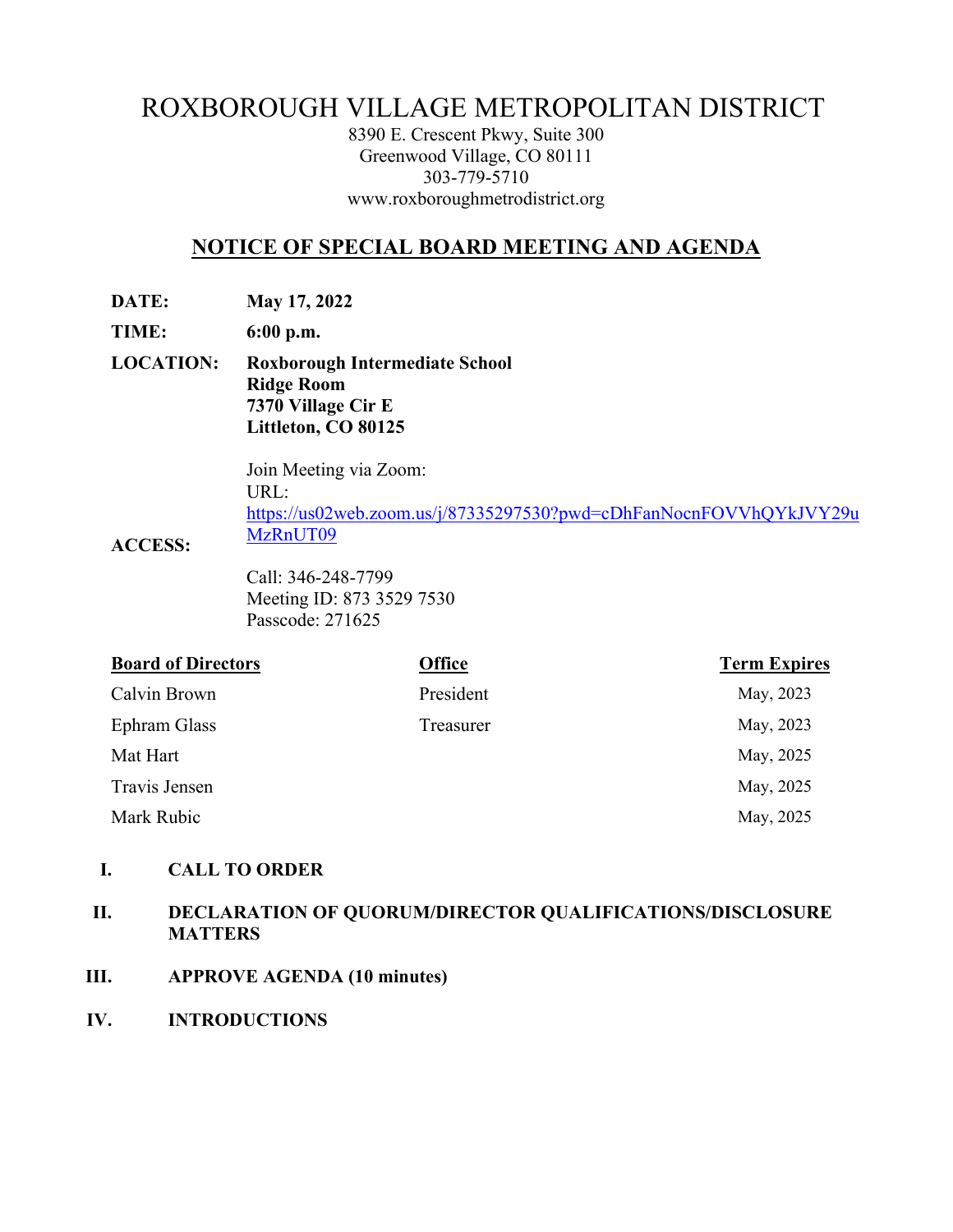Roxborough Village Metropolitan District Agenda – May 17, 2022 Page 2 of 4

## **V. CONSIDER APPOINTMENT OF OFFICERS**

| President:                  |  |
|-----------------------------|--|
| Vice President:             |  |
| Treasurer:                  |  |
| Secretary:                  |  |
| <b>Assistant Secretary:</b> |  |

## **VI. PUBLIC COMMENT and/or GUESTS (15 minutes)**

*(Note: Members of the public may express their views to the Board on matters that affect the District. Comments will be limited to three (3) minutes. Please sign in. Questions may be asked of the Board but will not be answered at this time. Please refer to the Code of Conduct for additional guidelines: https://www.roxboroughmetrodistrict.org/2022-meetings and attached hereto.)* 

## **VII. CONSENT AGENDA (5 minutes)**

*(Note: All items listed under the Consent Agenda are considered to be routine and will be enacted by one motion and vote. There will be no separate discussion of these items unless a Board member or a member of the audience so requests.)* 

- A. Review and Consider Approval of the April 19, 2022 Special Meeting Minutes (enclosure).
- B. Review and Consider Approval of Current Claims, Approve Transfer of Funds, and Ratify Payment of Autopay Claims and Ratify Approval of Previous Claims (enclosure).
- C. Metco Landscape Inc. Monthly Report (enclosure).
- D. Acknowledge Completion of Metco Work to Move Boulders in Community Park.
- E. 2022 Priority Projects List (enclosure).

## **VIII. FINANCIAL MATTERS (5 minutes)**

- A. Review and Consider Acceptance of March 31, 2022 Unaudited Financial Statements (enclosure).
- B. Other.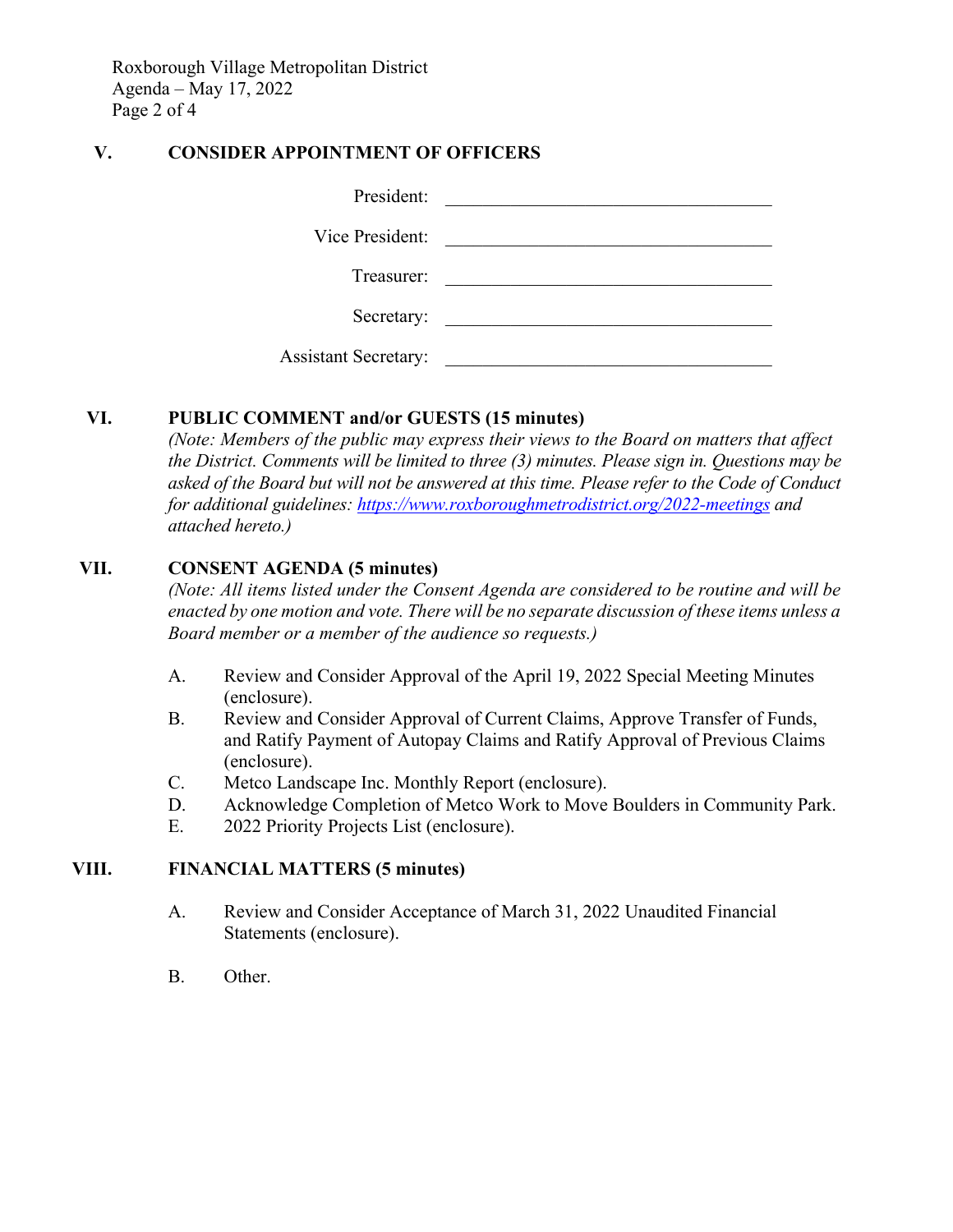Roxborough Village Metropolitan District Agenda – May 17, 2022 Page 3 of 4

#### **DISCUSSION AGENDA**

*(Note: Some items are included in the packet for the Board's information and if not discussed at a Board meeting, may not be included in future packets.)* 

# **IX. ACTION ITEMS (30 minutes)**

- A. Review and Consider Approval of Metco Proposal for Chatfield Farms Park Swale Enhancement (to be distributed).
- B. Review and Consider Approval of Metco Proposal to Clear Drainage Channel in the amount of \$10,000.00 (enclosure).
- C. Review Additional Snow Removal Areas (to be distributed).
- D. Review Updated Community Park Playground Plan, Cost Estimates and Phasing (enclosure).

## **X. DIRECTOR MATTERS (10 minutes)**

- A. Environmental Committee Update (enclosure).
- B. Chatfield Farms Electricity Box.
- C. Tree Replacement Planting (enclosure).
- D. Other.

# **XI. MANAGER MATTERS (20 minutes)**

- A. Discuss Signage Replacement.
	- i. Interpretive Signs.
	- ii. Regulatory Signs.
- B. Discuss Director Orientation.
- C. Other.

#### **XII. LEGAL MATTERS (5 minutes)**

- A. Update Regarding Final Water Due Diligence Filing and Executive Session Pursuant to C.R.S. Section 24-6-402(4)(B) and for the Purposes of Receiving Legal Advice on Specific Legal Questions, if requested.
- B. Update on Greenhouse Intergovernmental Agreement (enclosure).